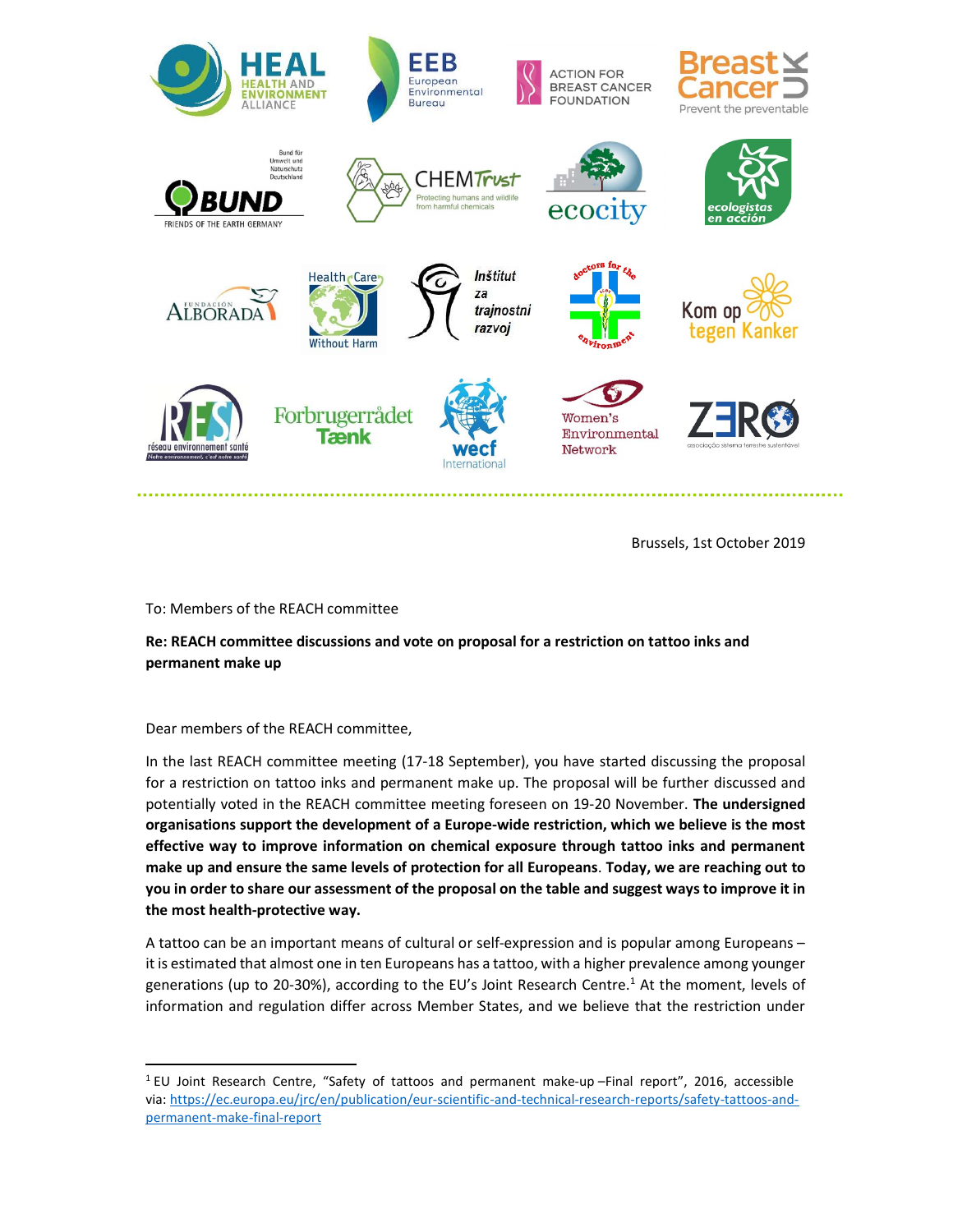development provides an important opportunity to raise information and protection levels in order to help tattoo receivers and professionals alike to make informed choices.

From the perspective of organisations advocating for the highest levels of protection of health and the environment, it is particularly important to get the shape and format of this restriction right, for two reasons. Firstly, if successful, the future restriction would cover some 4,000 chemical substances, which is unprecedented in terms of scope. Secondly, people receiving a tattoo are getting chemicals (some of them toxic) injected directly under their skin and will remain exposed to these for the rest of their life. This is particularly critical for the younger generations getting tattooed, as they are in a particularly vulnerable period of development.

We acknowledge that the draft being discussed by the REACH committee has already improved substantially compared to the original proposals put forward by the dossier submitter in  $2017<sup>2</sup>$ Considering how high the stakes and opportunities are, we nonetheless believe that some additional improvements could greatly add value to the restriction.

Our recommendations are as follow:

- Do not grant unjustified derogations. The 2017 proposal listed 21 derogations for specific inks without an identified alternative. The revised proposal brings the numbers of derogations from 21 to two (Pigment Green 7 and Pigment Blue 15:3 for two years after the restriction's entry into force), which is an improvement. However no solid justifications have been provided for either the derogations or their proposed period. The proposal merely refers to those inks as "essential colourants in tattoo inks"<sup>3</sup>, "necessary for the tattoo industry to cover this spectrum of colours"<sup>4</sup> , and in the case of Blue 15:3 because "other blue pigments are lacking in brilliance".<sup>5</sup> Moreover, the fact that each of these pigments is prohibited for use in hair dyes by the Cosmetic Product Regulation (CPR) also makes the case for their banning in the context of this restriction.
- Guarantee that all proposed concentration limits are harmonized in a health-protective way. We acknowledge that many of the concentration limits that were raising concerns in the 2017's proposal have been amended and harmonised. However, in some cases, including zinc and barium, the proposal still appears to be weaker than existing regulations and we urge the Commission and Member States to upgrade these limits in a health-protective way.
- Support RAC's proposal for a dynamic link with both the cosmetic product regulation (CPR) and the classification, labelling and packaging regulation (CLP), instead of SEAC's proposal for a static link. We believe that the dynamic link is the most effective way to ensure the highest level of consistency between protection levels offered by the various regulations.
- Establish a positive list of all acceptable substances, including preservatives, which would provide useful guidance for industries, but which ECHA's SEAC has failed to take on board.
- Include workers' protection in the scope of this restriction. Tattoo artists and professionals are highly exposed to chemicals present in the inks they use (primarily through inhalation). Considering the broad scope of the restriction, we regret this missed opportunity and call on you to include it.

<sup>&</sup>lt;sup>2</sup> European Chemicals Agency, Compiled RAC and SEAC opinions on a restriction proposal on substances in tattoo inks and permanent make up, available at: https://echa.europa.eu/documents/10162/dc3d6ea4-df3ff53d-eff0-540ff3a5b1a0

 $3$  Ibid, p25.

<sup>4</sup> Ibid, p70.

<sup>5</sup> Ibid, p70.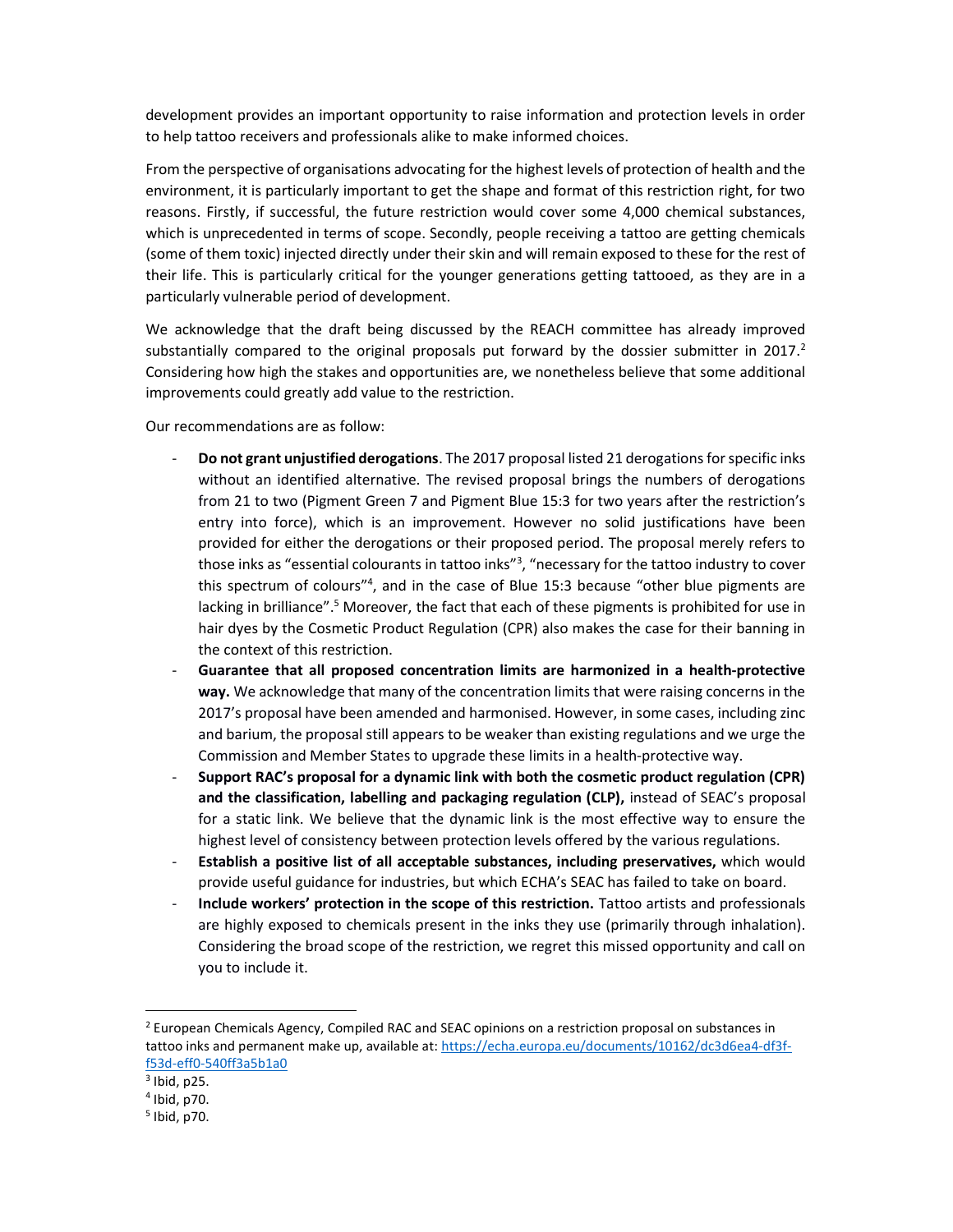- Include all classified carcinogens, mutagens and reprotoxic (CMR) in the scope of the restriction, whatever the route of exposure. We regret that the proposal currently excludes substances identified as CMR by inhalation only, whereas we believe that all routes of exposure supporting a substance classification should be taken into account.
- Treat reprotoxic endocrine disrupting chemicals (EDCs) as non-threshold chemicals. We regret the current proposal to try and quantify a "safe" level of exposure for EDCs and believe that the aim of the restriction should be to avoid their intentional use for tattoo inks. Therefore, we also regret that the current proposal only partially addresses the problems of mixture effects for those chemicals - by proposing the same approach for both threshold and non-threshold chemicals (in particular EDCs). In the case of threshold substances, we acknowledge RAC's effort to address combined exposures through the application of an additional assessment factor. However, we are not satisfied with the use of assessment factors to address mixtures of non-threshold chemicals, in particular endocrine disruptors – which is neither scientifically justified nor health-protective.
- Guarantee that labelling is requested for all substances "known or suspected to be present in" ink formulations, including those substances not intentionally added. The current proposal mentions substances "used in the tattoo ink" (focusing on intentionally added substances), in contrast to the previous proposal (which was mentioning substances "present in the tattoo ink"). It also removes the original obligation to label restricted substances present even below the permittable limit. We believe that labelling requirements should cover all substances "known or suspected to be present", including substances not intentionally added but that might be co-occurring, and restricted substances in any concentration.

We thank you for your commitment to finalizing this important restriction in the highest healthprotective way and for considering our proposals in your endeavour.

You can find additional information in the briefing enclosed and we remain available for any questions that you might have.

Yours sincerely,

| Genon K. Jensen                                                                   | Jeremy Wates                                                   |
|-----------------------------------------------------------------------------------|----------------------------------------------------------------|
| Health and Environment Alliance (HEAL)                                            | European Environmental Bureau (EEB)                            |
|                                                                                   |                                                                |
| On behalf of:                                                                     |                                                                |
| Action for Breast Cancer Malta                                                    | Breast cancer UK                                               |
| <b>BUND</b>                                                                       | <b>CHEMTrust</b>                                               |
| <b>Ecocity Greece</b>                                                             | Ecologistas en Acción                                          |
| Fundación Alborada                                                                | Health Care Without Harms Europe                               |
| Institut za trajnostni razvoj - Institute for Sustainable<br>Development Slovenia | International Society of Doctors for the<br>Environment (ISDE) |
| Kom op tegen Kanker                                                               | Réseau Environnement Santé France                              |